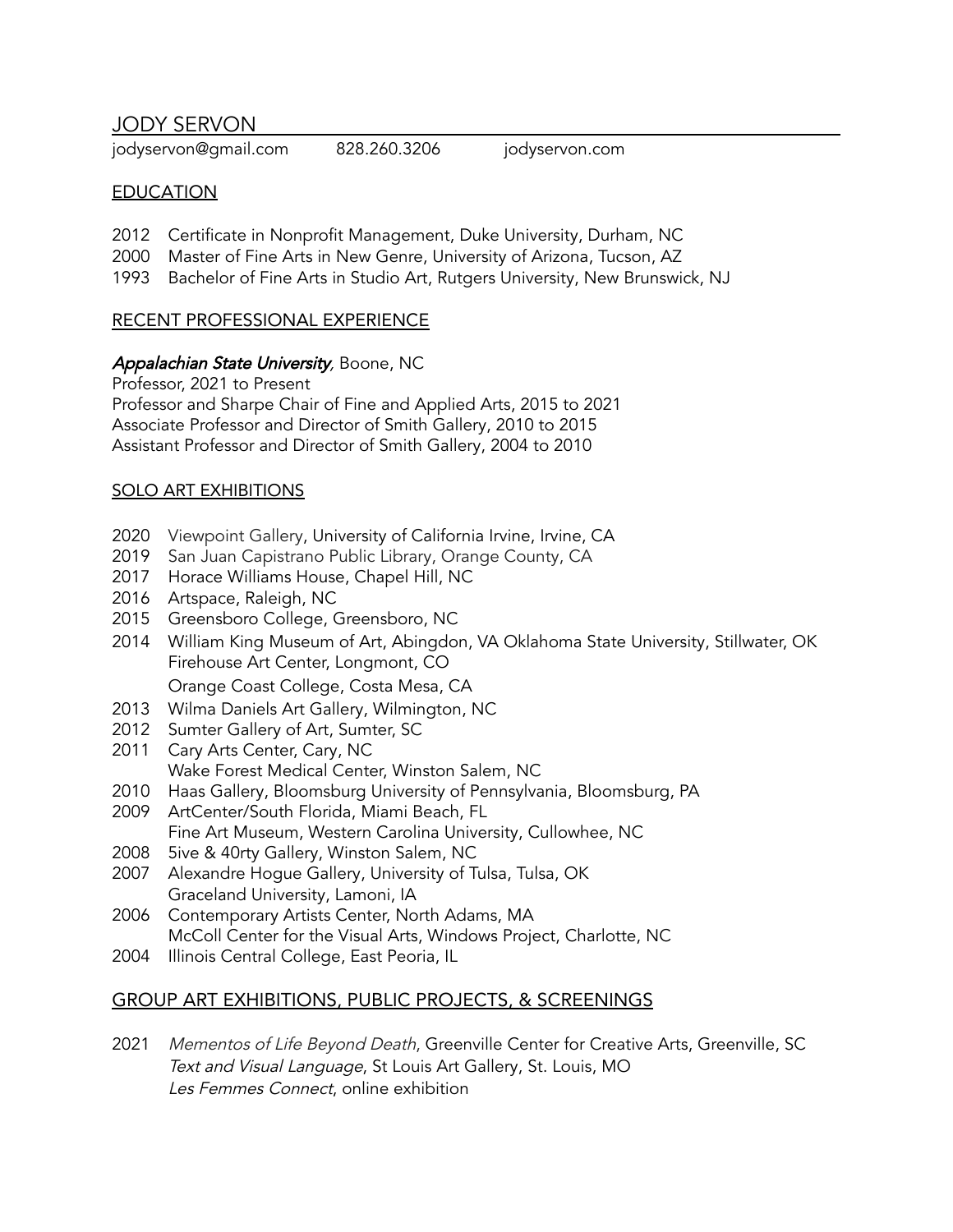|      | 121920, online and public exhibition in Seattle, WA                                                                                  |
|------|--------------------------------------------------------------------------------------------------------------------------------------|
|      | Wonderspaces, Austin, TX and Philadelphia, PA                                                                                        |
| 2020 | School of No Consequences: Exercises for a New Life, Hamburg Museum for Arts &                                                       |
|      | Craft, Hamburg, Germany                                                                                                              |
|      | Documenting Activism, National Humanities Center, Durham, NC                                                                         |
|      | Wonderspaces, Scottsdale, AZ                                                                                                         |
|      | Raise Your Voice, Hickory Museum of Art, Hickory, NC                                                                                 |
| 2019 | PASEO 2019, Taos, NM                                                                                                                 |
|      | Systems of Value, Student Union Gallery, University of Tennessee, Knoxville, TN                                                      |
|      | Art as Advocacy: Promoting Equity and Social Justice for Women, Springfield                                                          |
|      | Art Association, Springfield, IL                                                                                                     |
|      | Beyond #MeToo, Monmouth College, Monmouth, NJ                                                                                        |
|      | Take Up Space, North Carolina Museum of Art, Raleigh, NC                                                                             |
| 2018 | Tiny Acts Topple Empires, Woskob Family Gallery, Penn State University, State College, PA                                            |
|      | Gift, Berry College, Mt. Berry, GA                                                                                                   |
|      | Equality Matters-Conversations on Gender and Race, Mildred M. Cox Gallery, William                                                   |
|      | Woods University, Fulton, MO                                                                                                         |
|      | Art in Odd Places: Body, Public festival, 14th Street, New York, NY                                                                  |
|      | Art in Odd Places: Body, Westbeth Gallery, New York, NY                                                                              |
|      | My Time is Valuable, Public distributions at Museum of Contemporary Art, Los Angeles,                                                |
|      | CA; Asheville Public Library, NC; Situation Room, Glendale, CA                                                                       |
| 2017 | Gallery Tally at Fair, Brickell City Centre during Art Basel Miami Beach, FL                                                         |
|      | Our Top 100, Greenhill Center/National Folk Festival, Greensboro, NC                                                                 |
|      | Amplify Multiply, Coburn Gallery, Colorado College, Colorado Springs, CO                                                             |
|      | Photography in The Age of Social Media, Mugar Art Gallery, Colby-Sawyer College, New                                                 |
|      | London, NH                                                                                                                           |
| 2016 | CAMstellation, CAM Raleigh, NC                                                                                                       |
| 2015 | Collective Actions, South Eastern Center for Contemporary Art/SECCA, Winston-Salem, NC                                               |
|      | Art in Odd Places: Tone, Public Art Festival, Orlando, FL                                                                            |
| 2014 | DUMBO Arts Festival, Public Art Event, Brooklyn, NY                                                                                  |
|      | Art in Odd Places: The Artifacts, Spontaneous Interventions, Governor's Island, New York, NY                                         |
|      | {Re}Happening, Black Mountain College, Black Mountain, NC                                                                            |
|      | Love, South Shore Art Center, Cohasset, MA                                                                                           |
| 2013 | Ideas City Street Fest, New Museum, New York, NY                                                                                     |
|      | Numbers: Art in Odd Places, 14th Street, New York, NY<br>Where Progress and History Meet, West Chicago City Museum, West Chicago, IL |
| 2012 | Collaborations, Brooklyn Artists Space, Brooklyn, NY                                                                                 |
|      | Poor Quality: Inequality, Center for Advanced Hindsight, Duke University, Durham, NC                                                 |
|      | Plush Stories: These Plush of Mine, Grumpy Bert, Brooklyn, NY                                                                        |
|      | (N.E.W.) Never Exhibited Works, Visual Arts Exchange, Raleigh, NC                                                                    |
|      | Glitz: Art that Sparkles, Annmarie Sculpture Garden and Art Center, Dowell, MD                                                       |
| 2011 | Local Histories II: On the Ground We Walk On, Orange County Historical Museum, Hillsborough, NC                                      |
|      | All Shapes and Sizes, Caldwell Arts Council, Lenoir, NC                                                                              |
|      | Local Histories: On the Ground We Walk On, 523 East Franklin, Chapel Hill, NC                                                        |
| 2010 | Shooting Southern, Mobile Museum of Art, Mobile, AL                                                                                  |
|      | Of Memory, Bone and Myth, University of North Dakota, Grand Forks, ND                                                                |
|      |                                                                                                                                      |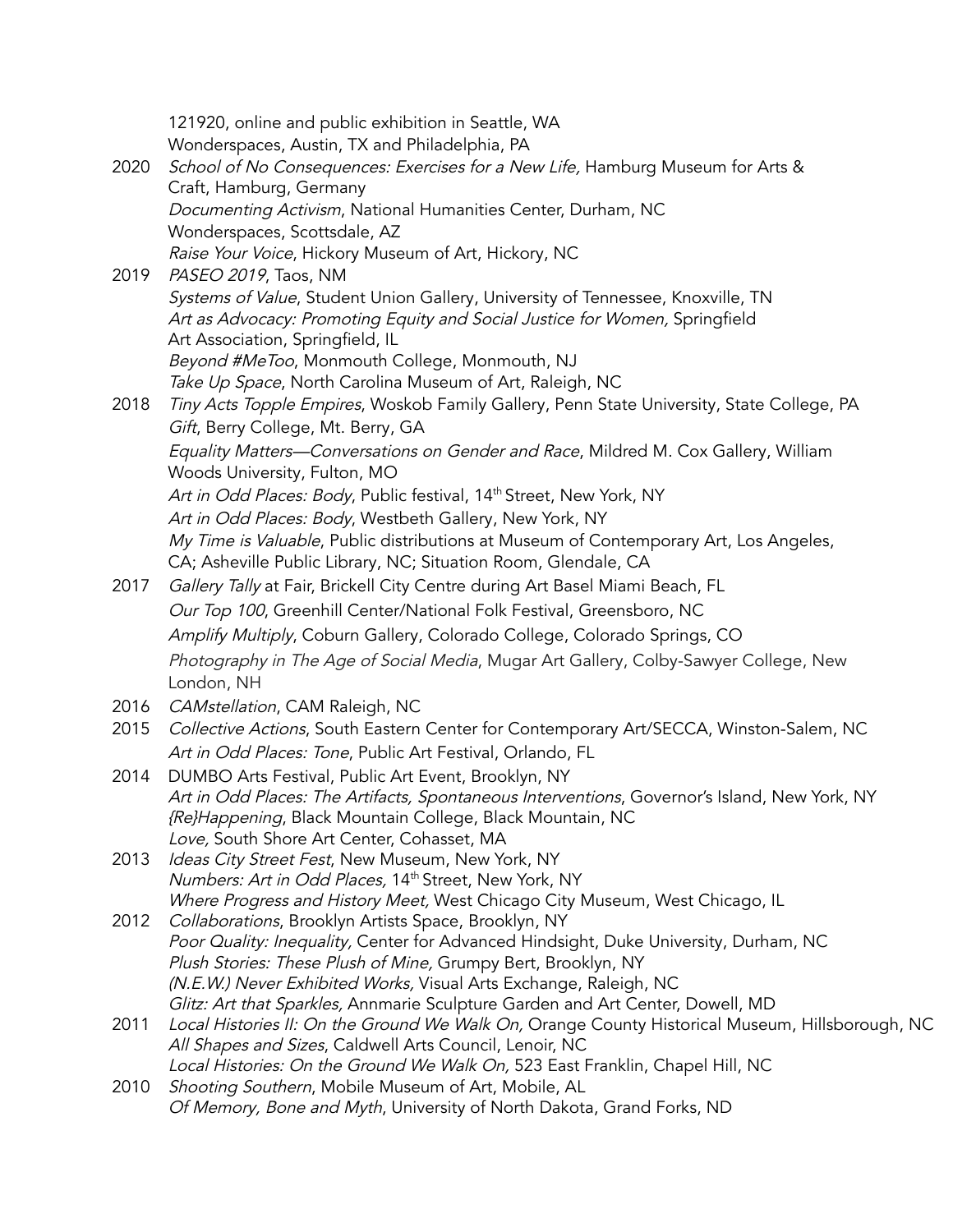|      | The Healing Power of Art, The Guild of Creative Art, Shrewsbury, NJ                        |
|------|--------------------------------------------------------------------------------------------|
|      | Out of the Board Room and Into the Studio, Center for Craft, Creativity and                |
|      | Design, Hendersonville, NC                                                                 |
| 2009 | (N.E.W.) Never Exhibited Works, Visual Arts Exchange, Raleigh, NC                          |
|      | MUSA (Made in the USA), Cozart, Inc., Raleigh, NC                                          |
|      | Working Group, Blue Spiral, Asheville, NC                                                  |
|      | Accessibility 2009, Cleveland State Community College, Cleveland, TN                       |
|      | A Million Little Pictures, Art House Gallery, Atlanta, GA; traveled to 111 Minna Gallery,  |
|      | San Francisco, CA in 2010                                                                  |
|      | Sanlun Yishu, traveling public exhibition throughout Beijing, China                        |
| 2008 | Introspections, Mills Pond House Gallery, Smithtown, NY                                    |
|      | North Carolina Arts Council Fellowship Exhibition, Rocky Mount Art Center, Rocky Mount, NC |
|      | Poppin' Pills, Artlink, Fort Wayne, IN                                                     |
|      | Gas Station Wrap, International Fiber Collective, Syracuse, NY                             |
| 2007 | Stretching the Threads, Atlantic Center for the Arts, New Smyrna Beach, FL                 |
|      | ArtXposium, Grobe's True Value, West Chicago, IL                                           |
| 2006 | Being in Body, Kimball Visual Art Center, Weber State University, Ogden, UT                |
|      | The Secret Lives of, Lift Contemporary, Cherokee, NC                                       |
|      | Postcards from the Edge, Sikkema Jenkins & Co., New York, NY                               |
|      | Eat My Dust, Southeastern Center for Contemporary Art/SECCA, Winston-Salem, NC             |
|      | MOCA Screening Room at Sagamore, Museum of Contemporary Art, North Miami, FL               |
| 2005 | 2005 Appalachian Corridors Biennial Exhibition, Avampato Museum, Charleston, WV            |
|      | InsideOut, Atlantic Center for the Arts, New Smyrna Beach, FL                              |
| 2004 | Showtel III, Hotel Biba, West Palm Beach, FL                                               |
| 2003 | Delray Cultural Loop, Public Art Project, Delray Beach, FL                                 |
|      | Miami Filmmakers, Ybor Film Festival of the Moving Image, Tampa, FL                        |
|      | Showtel II, Hotel Biba, West Palm Beach, FL                                                |
| 2002 | Reactions, Exit Art, New York, NY                                                          |
|      | Optic Nerve IV, Museum of Contemporary Art, North Miami, FL                                |
|      | Showtel, Hotel Biba, West Palm Beach, FL                                                   |
| 2001 | TENT, Locust Projects, Miami, FL                                                           |
|      | Optic Nerve III, Museum of Contemporary Art, North Miami, FL                               |
|      | projet MOBILIVRE-BOOKMOBILE project, StudioXX, Montreal and Space 1026,                    |
|      | Philadelphia; traveled to venues across Canada and the U.S.                                |
|      | New Jersey Art Annual, Noyes Museum, Oceanville, NJ                                        |
|      | Drive Slowly, Appear Quickly, Space 1026, Philadelphia, PA                                 |
| 2000 | Snapshot, Contemporary Museum, Baltimore, MD; traveled to Beaver College, PA               |
|      | Bijou Matinee, Video Broadcast, Time Warner Cable, New York, NY                            |
|      | <i>items matching [ART]</i> , The University of Arizona Art Museum, Tucson, AZ             |
| 1999 | Arizona Biennial, Tucson Museum of Art, Tucson, AZ                                         |
|      | The Power and Process of Remembering, Lionel Rombach Gallery, The University of            |
|      | Arizona, Tucson, AZ                                                                        |
|      | Alliance, Arizona Gallery, Tucson, AZ                                                      |
|      | Mimesis 5, Central Arts Collective, Tucson, AZ                                             |
|      | Bodies & Boundaries, Lionel Rombach Gallery, Tucson, AZ                                    |
| 1998 | Ten Plus: Modern Narratives, Tucson Pima Arts Council, Tucson, AZ                          |
|      | Mimesis 4, Central Arts Collective, Tucson, AZ                                             |
| 1997 | Idea Image Object Action, Lionel Rombach Gallery, Tucson, AZ                               |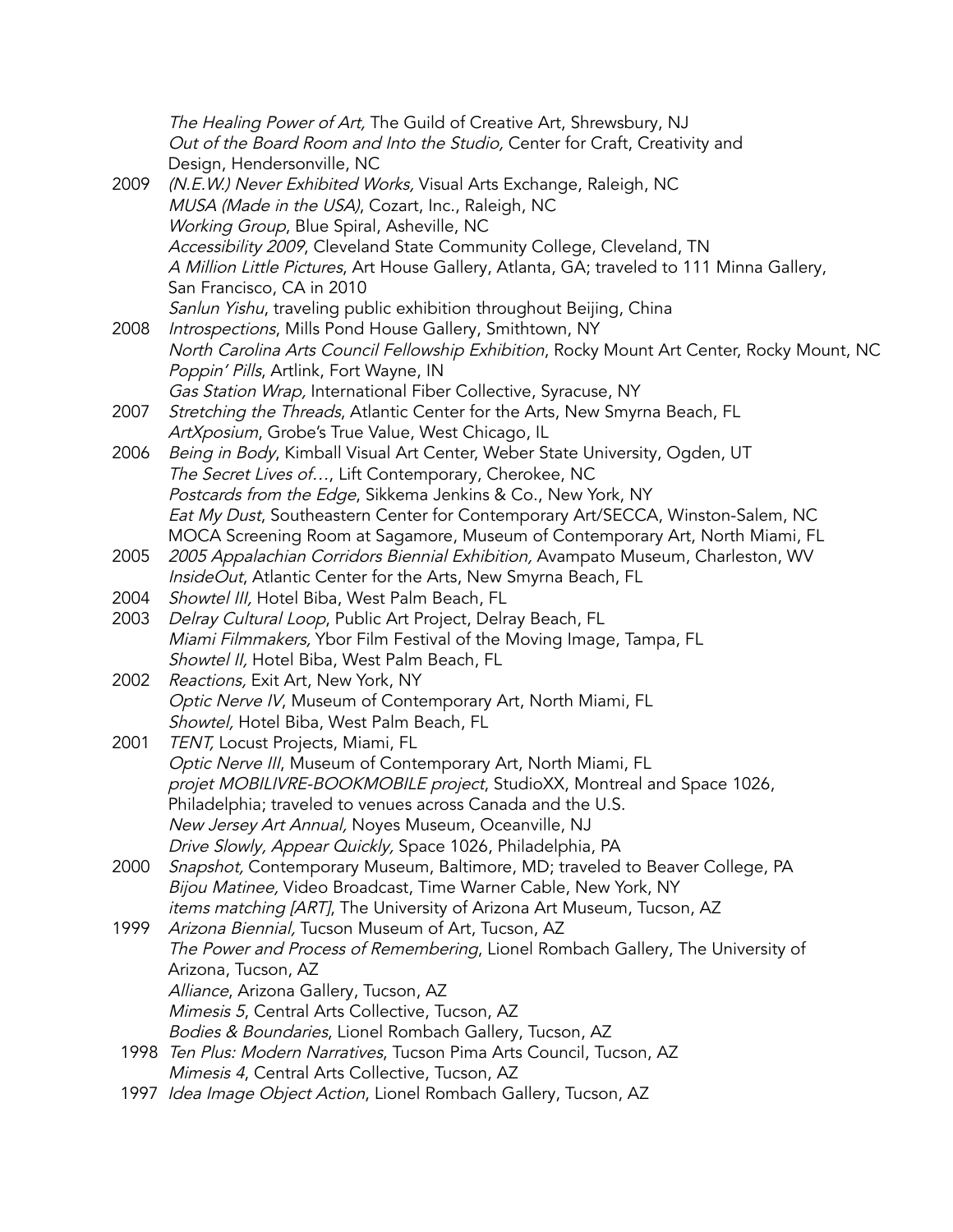### SELECT ARTWORK ARTICLES & REVIEWS

Jaspal Riyait, "A Virtual [Memorial](https://www.nytimes.com/2021/04/06/insider/covid-grief-loss.html) for Those We've Lost," The New York Times, April 6, 2021.

Steven Reigns, "ICYMI: A [Preservation](https://www.wehoville.com/2020/04/29/icymi-a-preservation-of-legacies-through-images-and-language/) of Legacies Through Images and Language," Wehoville, April 29, 2020[.](https://www.wehoville.com/2020/04/29/icymi-a-preservation-of-legacies-through-images-and-language/)

Daniel Joseph Betts, Saved: Objects of the Dead, Feature story on KUCI 88.9 FM, February 10, 2020 (part 1).

Daniel Joseph Betts, Saved: Objects of the Dead, Interview on KUCI 88.9 FM, February 17, 2020 (part 2).

Lilly Nguyen, "'An affirmation of their love': Keepsakes [memorialize](https://www.latimes.com/socal/daily-pilot/news/story/2020-01-29/an-affirmation-of-their-love-keepsakes-memorialize-peoples-loved-ones-in-new-uc-irvine-exhibit) people's loved ones in new UC Irvine [exhibit](https://www.latimes.com/socal/daily-pilot/news/story/2020-01-29/an-affirmation-of-their-love-keepsakes-memorialize-peoples-loved-ones-in-new-uc-irvine-exhibit)," Los Angeles Times, January 29, 2020.

Eliza [P](https://news.uci.edu/2020/01/27/mourning-becomes-eclectic/)artika, ["Mourning](https://news.uci.edu/2020/01/27/mourning-becomes-eclectic/) becomes eclectic," University of California Irvine News, January 20, 2020.

Alexandra Hammond, "Art in Odd Places: Taking Shelter in Body at [Westbeth](https://www.performanceisalive.com/news/art-in-odd-places-taking-shelter-in-body-at-westbeth-gallery-by-alexandra-hammond) Gallery," Performance is Alive, October 12, 2018.

Brian Howe, "Do You Have a Moment?," Indy Week, August 5, 2016[.](http://www.indyweek.com/indyweek/do-you-)

Anna Leahy, "Tabula Poetica," Orange County Register, November 4, 2014.

Sarina Finkelstein, "FREE [MONEY!](http://time.com/money/3442708/jodi-servon-free-money/) (If You lt), Time Magazine's Money.com, October 4, 2014.

Bailey Powell, "Jody Servon Creates [Remembrance](http://www.ocolly.com/news/article_a1233ba6-3304-11e4-bc23-001a4bcf6878.html) Through Art," Daily O'Collegian, September 2, [2014.](http://www.ocolly.com/news/article_a1233ba6-3304-11e4-bc23-001a4bcf6878.html)

Michael Miller, "[Saving](https://www.latimes.com/socal/daily-pilot/entertainment/tn-dpt-xpm-2014-02-20-tn-dpt-et-%200221-saved-jody-servon-lorene-delany-ull-20140220-story.html) the Best of the Past," The Los Angeles Times, February 20, 2014.

Jill Steinhauer, "Art Rx: Art in Odd [Places](http://hyperallergic.com/86990/art-rx-83/)," Hyperallergic[.](http://hyperallergic.com/86990/art-rx-83/)com, October 8, 2013.

Jane G. Collins, "Gallery Exhibitions 'Tremendous...Poignant'," The Item, September 19, 2012.

Deborah R. Meyer, "Duke Exhibit Explores the Art of Inequality" The Durham News, June 12, 2012.

Beth Yerxa, "Triangle Smaller Towns Lead in [Creativity](http://www.triangleartworks.org/2012/04/02/triangle-smaller-%20towns-lead-in-creativity-a-vision-for-claytons-future/) – A Vision for Clayton's Future," Triangle ArtWorks, February 4, 2012.

Rebecca Putterman, "Greensboro Artist, Jody Servon, to Lead Public Discussion on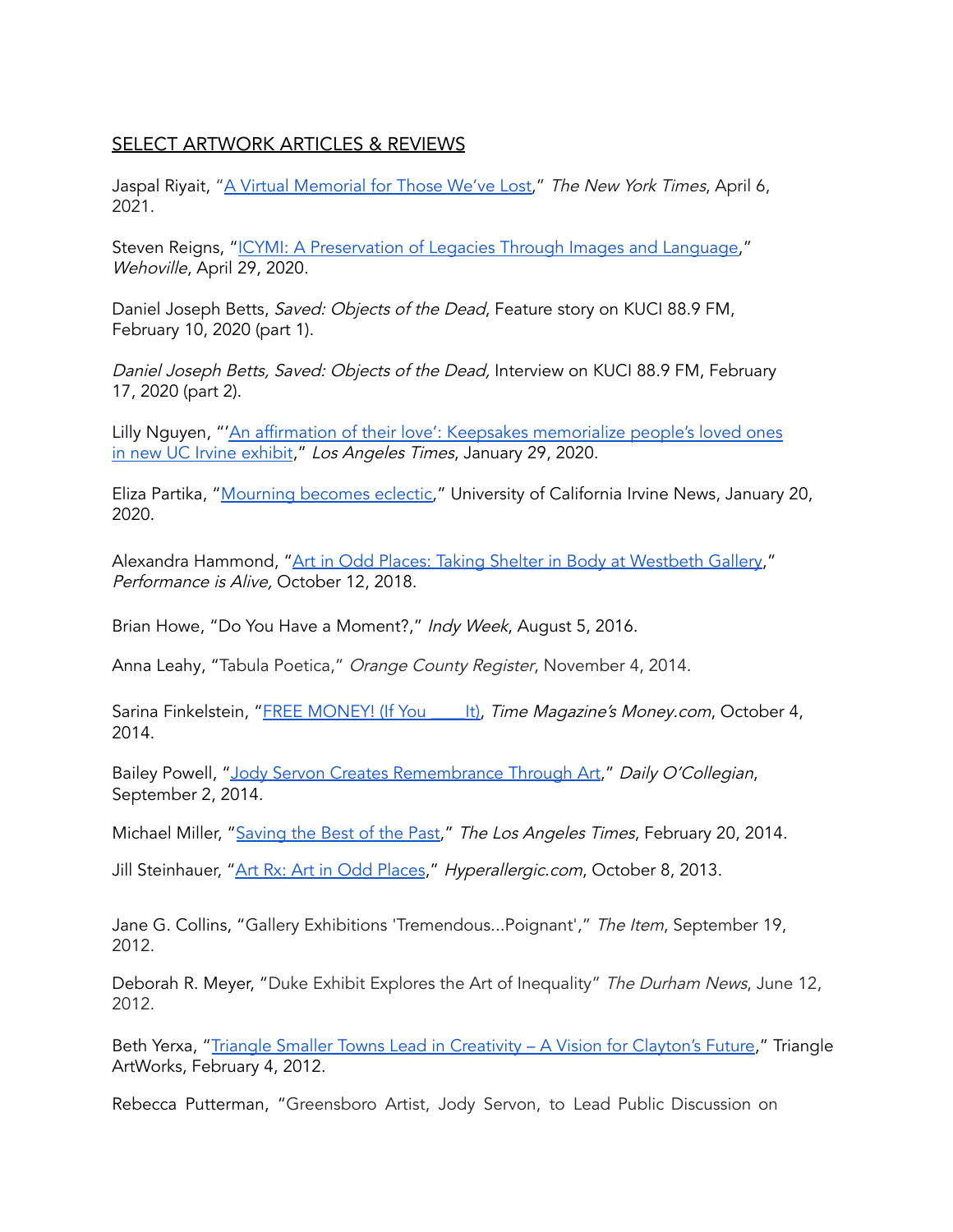Role of Art, Culture in Clayton," The Clayton News-Star, March 17, 2012.

Holly Lock, "Town Council Names Greensboro Artist 'Artist-in-Residence'," The Clayton News-Star, January 18, 2012, 2A.

Andy Kenney, "Exhibit Shows Items Left Behind," The Cary News, October 5, 2011, 6A.

Dawn DeCwikiel Kane, "A Super Great Experience," Greensboro News & Record, August 14, 2011, D1-2.

"Accessibility 2009: Sustainability," Cleveland Daily Banner, September 27, 2009.

"Daddy's leg, Momma's toys," Asheville Citizen-Times, January 25, 2009, D4.

Tom Patterson, "Creating Memories," Winston-Salem Journal, May 11, 2008, E1, 3.

James D. Watts, Jr., "Acclaimed Visual Artists Headline Second Weekend of Festival," Tulsa World, March 7, 2007, D6.

Holly Wall, "Shock Value: Art Should be a Risky Business," Urban Tulsa, March 8-14, 2007, 19, 36-37.

Linda Coutant, "Jody Servon: Conceptual Artist," Appalachian Today, Spring 2007.

Scott Nicholson, "NC Arts Council Awards Jody Servon 2006 Fellowship," The Mountain Times, October 12, 2006.

Paul Clark, "Select WNC Artists Win State Awards," Asheville Citizen-Times, September 28, 2006.

CAA News, Solo exhibition listing and image, September 2006.

Connie Bostic, "Something to Someone," Mountain Xpress, July 12, 2006.

Gary Schwan, "Alt Art: When 35 Artists Take Over a Hotel, Oh, Biba!," The Palm Beach Post, May 2, 2004, 2J.

Mary Thurman Yuhas, "Delray's Cultural Loop Goes Off Course," Sun Sentinel, February 15, 2004.

Gary Schwan, "A Delray Art Walk," The Palm Beach Post, November 21, 2003, 26, 28.

Gary Schwan, "Avant-garde Artists Take Over Hotel," The Palm Beach Post, April 25, 2003, 40.

Barbara Lester, "Showtel," City Link, April 23, 2003, 27.

Elisa Turner, "As Reality Art, Locust's 'Tent' Survives Camp of Live-in Artists," The Miami Herald, October 6, 2001.

Elisa Turner, "Optic Nerve Returns to MoCA," The Miami Herald, July 12, 2001.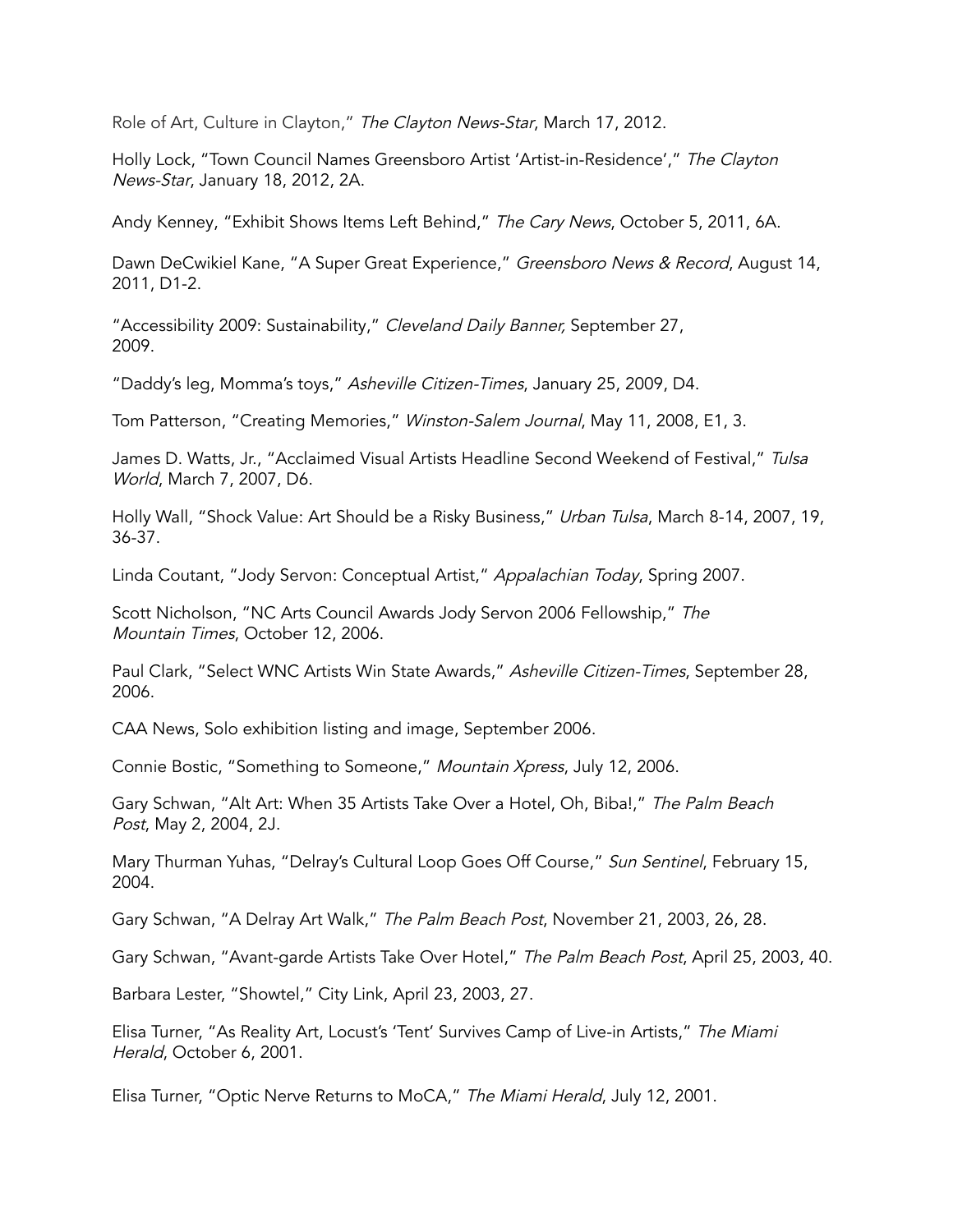William Zimmer, "Crossing Boundaries in Fine Arts Annual," The New York Times, July 1, 2001.

Larry Savadove, "Noyes Finally Surges into Modern Arts," The Sandpaper, May 30, 2001.

Marsha Gilbert, "Blurring the Lines," The Press of Atlantic City, April 19, 2001, B1.

Charlotte Lowe-Bailey, "Revealing Art," Arizona Daily Star, April 9, 2000, 1E.

Pamela Portwood, "Biennial Sculpts Focus," Arizona Daily Star, May 21,1999, 30E.

Aaron Lefrenz, "Alliance of Talent," Catalyst, Volume 1, Issue 13, April 15, 1999, 9.

Margaret Regan, "Mimetic Gesture," Tucson Weekly, June 18-24, 1998.

#### BOOKS, CATALOGS, & JOURNALS

- 2022 Saved: Objects of the Dead, by Jody Servon and Lorene Delany-Ullman, Artsuite, Raleigh, NC (monograph forthcoming)
- 2019 Rurality, A collaborative publication by Slag Mag and Null Set, Shenandoah Valley, VA and Tri-cities, WA
- 2018 Palaver, Spring 2018, collaborative project with Lorene Delany-Ullman, University of North Carolina, Wilmington, NC
- 2017 Sassafras, Issue 1, collaborative project with Lorene Delany-Ullman, New York, NY
- 2016 Tupelo Quarterly, Vol 3., TQ10, collaborative project with Lorene Delany-Ullman, Tupelo Press, North Adams, MA
- 2014 Emergency INDEX, Vol. 3, Ugly Duckling Presse, Brooklyn, NY
- 2013 Lunch Ticket, Winter/Spring 2014, collaborative project with Lorene Delany-Ullman, Antioch University, Los Angeles, CA
- 2012 Poor Quality: Inequality, exhibition catalog, Center for Advanced Hindsight, Duke University, Durham, NC
- 2012 Artful Dodge, essay and art feature in Issue 50/51, College of Wooster, Wooster, OH
- 2011 AGNI Magazine, cover, statement, and art feature in Issue 74 with Lorene Delany-Ullman, Boston University, Boston, MA
- 2009 Accessibility 2009: Sustainability, exhibition catalog, Cleveland State Community College, Cleveland, TN
- 2008 North Carolina Artist Fellowship 2006-07, exhibition catalog, Rocky Mount Arts Center, Rocky Mount, NC
- 2007 New American Paintings, No. 70, Open Studios Press, Boston, MA Kakalak: Anthology of Carolina Poets, Charlotte, NC
- 2005 Showtel, exhibition catalog, West Palm Beach, FL
- 2001 *Crossing Boundaries,* exhibition catalog, The Noyes Museum of Art, exhibition catalog, Oceanville, NJ
- 2000 Snapshot, digital exhibition catalog, Contemporary Museum, Baltimore, MD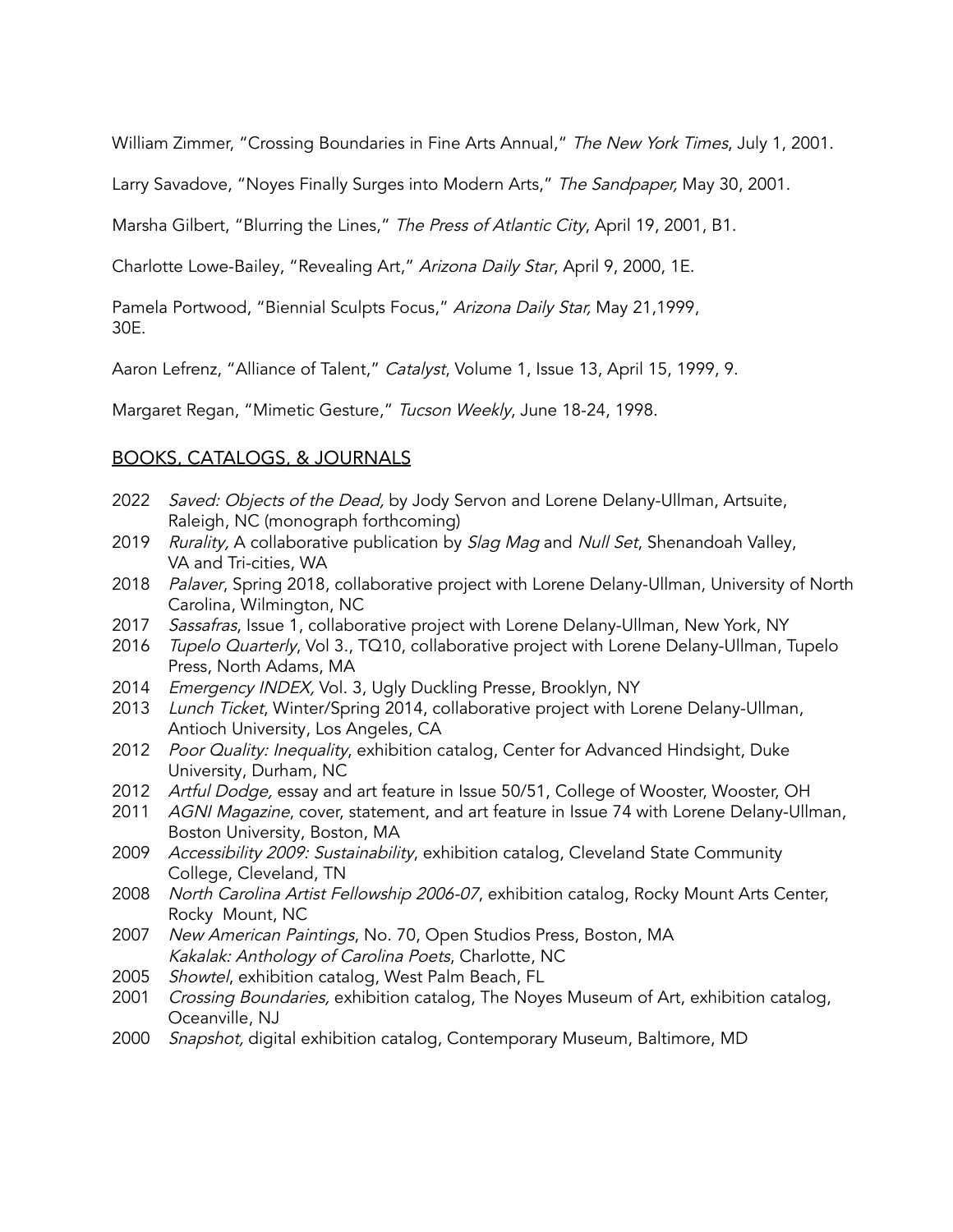## FELLOWSHIPS, GRANTS & AWARDS

- 2021 North Carolina Arts Council, Regional Artist Project Grant
- 2020 Appalachian State University, International Travel Grant
- 2019 University of California, Irvine, CA, Illuminations Grant with collaborator Lorene Delany-Ullman

Tarpaulin Sky Book Prize Shortlist with collaborator Lorene Delany-Ullman

- 2017 Appalachian State University, University Research Council Grant
- 2012 United Arts Council of Greater Greensboro, Regional Artist Grant
- 2009 North Carolina Arts Council, Residency Fellowship for Vermont Studio Center
- 2008 Appalachian State University, University Research Council Grant
- 2007 Appalachian State University, Foundation Fellowship
- 2006 North Carolina Arts Council, Individual Artist Fellowship North Carolina Arts Council, Visual Arts Program Grant, Contemporary Art Museum & North Carolina State University Appalachian State University, University Research Council Grant
- 2001 College Art Association Travel Grant, Presenter

# ARTIST RESIDENCIES

- 2022 Fish Factory, Stöðvarfjörður, Iceland (forthcoming)
- 2020 Lillian E. Smith Center, Piedmont College, Clayton, GA
- 2017 Virginia Center for Creative Arts, Amherst, VA
- 2016 Artspace, Raleigh, NC Virginia Center for Creative Arts, Amherst, VA
- 2012 Conceptual Artist-in-Residence, Town of Clayton, NC
- 2011 Super G Experimental Residency, Greensboro, NC
- 2009 Vermont Studio Center, Johnson, VT Cleveland State Community College, Cleveland, TN
- 2006 Contemporary Artists Center, North Adams, MA
- 2005 Atlantic Center for the Arts, New Smyrna Beach, FL

#### PUBLIC PRESENTATIONS

- 2022 Creating Space: Equity and Inclusion for Women-identifying and Non-Binary Artists, College Art Association Annual Conference Presentation, Chicago, IL (forthcoming) Mementoes of Life Beyond Death, Panel with Jessica Burke and Lorene Delany-Ullman, Greenville Center for Creative Arts, Greenville, SC The Prose Poem: Objects in Memoriam, Writing and Photography Workshop with Lorene Delany-Ullman, Greenville Center for Creative Arts, Greenville, SC
- 2020 Artist Talk with Reading by Lorene Delany-Ullman, Viewpoint Gallery, University of California, Irvine, Irvine CA
- Artist Talk with Reading by Lorene Delany-Ullman, West Hollywood Public Library, CA 2019 Pecha Kucha, Volume 30, Taos Center for the Arts, Taos NM
- SECAC conference panel presentation with Lorene Delany-Ullman, Chattanooga, TN Artist Talk with Reading by Lorene Delany-Ullman, San Juan Capistrano Public Library, San Juan Capistrano, CA
- 2018 Gender Parity and Bias in the Arts: A Demand for Change, College Art Association